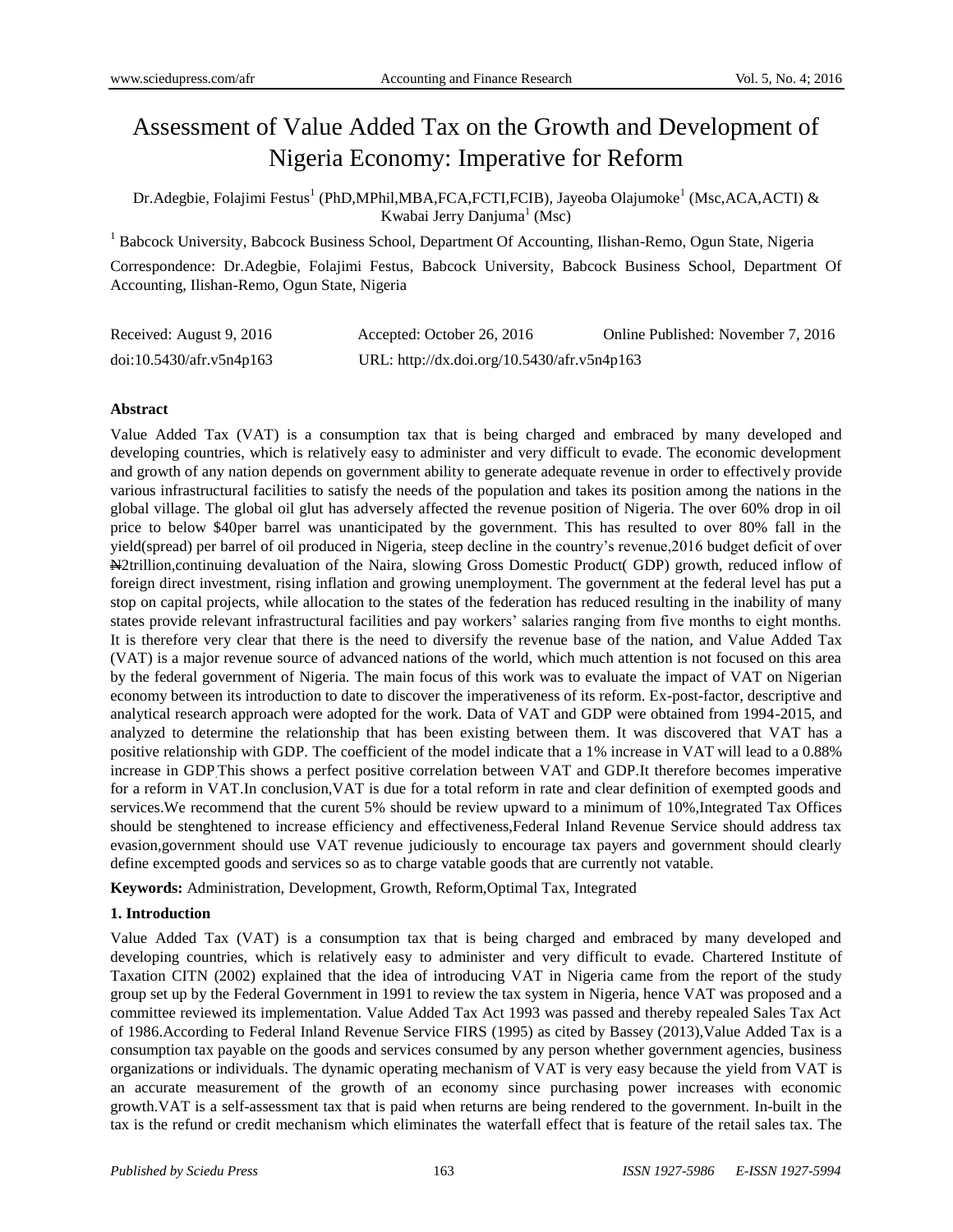input-output tax mechanism in VAT makes it self-policing because of the operating mechanism. In effect, it is the Out Tax less Input Tax that constitutes the VAT payable. It is the equivalent of the VAT paid by the final consumer of the product that is collected by the government. Although VAT is a multiple stage tax, it has a single effect and does not add more than the specified rate to the consumer price no matter the number of stages at which the tax is paid(CITN,2002).From the explanations, VAT is levied at each stage at which supplies change hands. Example is the case of a manufacturing concern which manufactures items that will pass through the wholesaler to the retailer, it is ultimately borne by the consumer who does not register for VAT purposes and is unable to reclaim it. Hence the incidence falls on the final consumer of the item.

Value Tax System in Nigeria is administered by the Federal Inland Revenue Service (FIRS) in close co-operation with Nigeria Customs Service (NCS) and the State Internal Revenue Service (SIRS).According to section 10(1and 2) of VAT Act 1993, a taxable person shall pay to the supplier the tax on taxable goods and services purchased by or supplied by him at the time of making payment to a contractor, remit the tax charged on the contract to the nearest local VAT office. The remission shall be accompanied with a schedule showing the name and address of the contractor, invoice number, gross amount of invoice, amount of tax and the month of return. The effectiveness of VAT administration and efficiency in utilizing resources will determine the amount of VAT collected all over the states of Nigeria. The VAT Act empowers FIRS to inspect, audit and investigate businesses for VAT purposes. FIRS appoints an inspector to enter the premises of vatable person without any warrant from time to time in order to ensure compliance with the VAT legislation and regulations in all its remifications;ensure that full amount of VAT deducted are promptly accounted for; examine method of recording transactions and offer suggestion where necessary; afford the VAT payer the opportunity to ask any question and seek clarification as may be necessary; and educate VAT payers on new developments in the system. Naiyeju (1996) as cited by Bassey (2013) stated that VAT audit is the routine verification of the registered person's books and records to ensure the accuracy, completeness and genuiness of the documents on the major aspects of the financial transactions on which the VAT calculations are based.

# *1.1 VAT versus Growth and Economic Development of a Nation*

Value Added Tax has been criticized widely and persistently for being unfair to the low income earners and families because it is believed that consumption taxes are regressive, and since Value Added Tax is consumption and hence is regressive. Carlson and Patrick (1998) explained that a tax on consumption repressiveness is based on consumer expenditure studies and surveys showing that the percentage of income spent on consumption declines as income rises. Analysis of Current consumption, in other words, tends to absorb a higher fraction of current income at low income levels than in the middle or upper income ranges. Since every buyer in the market operate in the same market and are charged the same rate, though the total incidence now depends on the quantum of items purchased. It is argued that a Value Added Tax is regressive because it is virtually identical to a retail sales tax. Presently in the global economy, VAT is the most important taxing system of the world, whether the country is developed or developing. Cnossen (1998) as cited by Jalata (2014) said the nearly universal introduction of the VAT should be considered the most important in the evolution of tax structure in the last half of the twentieth century. James (2011) as cited by Jalata (2014) said VAT as consumption tax was considered and spread globally since it appropriately matched to the revenue needs of states in an increasingly globalized economy even if this depends upon each country's policy, and recently some commentators of the tax system shows that VAT directly related to the country's growth and development. Historically, the Federal Government of Nigeria introduced VAT in 1993 to enhance the revenue base of the nation for economic growth and development of Nigeria. According to United States Agency for Industrial Development (USAID) (2014), Economic growth can be defined as a situation of increase in per capital national output or net national product over a long period of time. Growth depicts that the rate on increase in total output must be greater than the rate of population growth. They further explained that economic development is the development of economic wealth of countries or regions for the well-being of their citizens. That is to say that economic development seeks to improve the economic well-being and quality of life for a community by creating jobs and supporting or growing incomes. Economic development implies improvements in a variety of indicators such as literacy rates, life expectancy, and poverty rates. This is to say that economic development encompasses policies that governments undertake to meet broad economic objectives such as price stability, high employment, expanded tax base, and sustainable growth.GDP is a specific measure of economic welfare (Abata, 2014). Abata further explained that economic growth is the growth of an economic output of goods and services which is sometimes referred to as the Gross National Product(GNP). When the growth rate of GNP declines, unemployment results and the income generally falls. When this happens, the government has a duty to set policies that will step up the economy output to achieve sustained economic growth.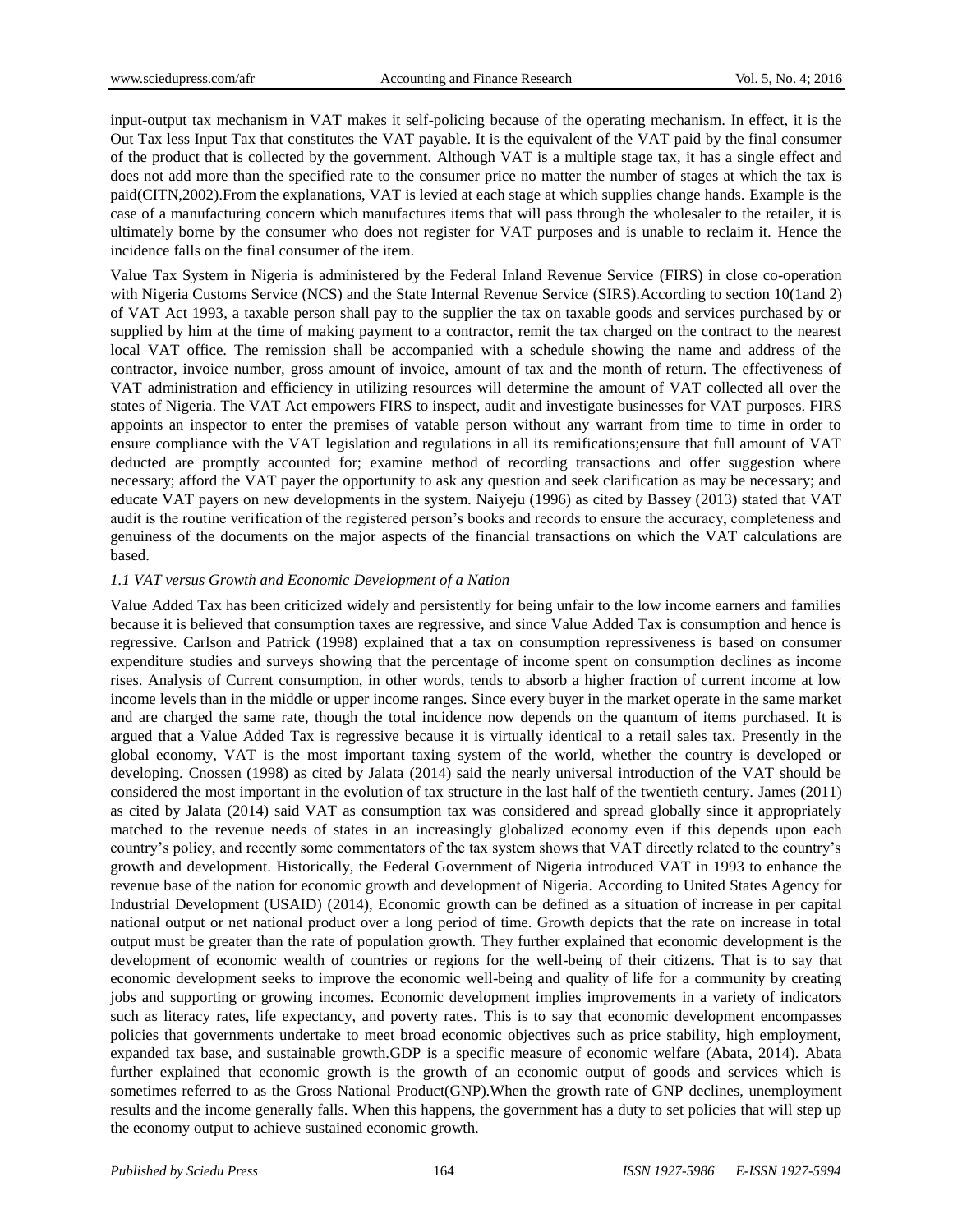According to Izedonmi and Okunbor (2014), VAT is already a major source of revenue in Nigeria such that in 1994 it was N<sub>189</sub>billion which is 36.5% higher than the projected N6billion for the year. VAT revenue for 1995 was N21billion compared with the projected N12billion. That VAT contribution to Nigeria Federal Revenue in 1994 and 1995 were 4.06% and 5.93% respectively.N404.5billion collected in 2008 was 5.1% of total revenue. From 1993 to date, VAT rate is 5% on purchases. Jalata (2014) stated that in Ethiopia, the adoption of VAT to replace the outdated general sales tax in January 2003 became the central landmark tax reform, which introduced uniform standard rate of 15% VAT system on most of goods and services. That the growth rate of VAT in Ethiopia was 66.27%.After the execution of VAT, the growth rate of GDP which was 2.53% reached 21.9% on average. Sanni (2012) stated that Nigeria adopts the single rate of 5% of the value of all taxable goods and services which is the world lowest VAT rate. That attempt by the National Assembly to increase the rate of VAT to 10% was unsuccessful. He explained that the Federal Government of Nigeria has not been able to achieve its policy of increasing the VAT rate. The arguments of those who are opposed to the rate increment have always been that Federal Inland Revenue Service (FIRS) should strive to expand the coverage of VAT to those who are presently out of the tax net and generally increase compliance level. The agitation to increase the VAT rate has not met the support of legislative house, even though the argument to expand the coverage is valid, the subject of revenue expansion can only be met if the VAT is reformed in accordance with the pace of development in the global economy. "Among several different tools that governments use in order to boost the economic growth and development (Rias and Amiri-Aghale,2013),VAT is considered as one of the most common ones. Some governments justify the introduction of VAT by claiming that the revenues from VATwill be used toward developing the infrastructures"

#### *1.2 The Problem Statement*

The economic development and growth of any nation depends on government ability to generate adequate revenue in order to effectively provide various infrastructural facilities to satisfy the needs of the population and takes its position among the nations in the global village. According to Ogbona and Ebimobowei (2012:62) a tax system offers itself as one of the most effective means of mobilizing a nation's internal resources and it lends itself to creating an environment conducive to the promotion of economic growth. All over the global village, tax is a major source of revenue for the government to provide their statutory roles of creating good living conditions for the citizens. Value Added Tax (VAT) was introduced by the government of Nigeria to enhance the incomplete tax structure and enjoy the benefits accrued to other countries that had implemented VAT. Since the introduction it has contributed quantitatively to the total income generated by the government. There have been various amendments to the VAT Act since its inception. It was chargeable and payable on goods and services listed in column A of Schedule 1 and 2 while Schedule 3 contained the list of exempted goods and services. According to Jalata (2014) the original designed contained 17 chargeable goods and 24 chargeable services, and when new policy to expand the base of VAT was made, new design was adopted which imposed tax on the supply of all goods and services other than the ones listed in the schedule to the Act. The new policy changed the standard for determining chargeable goods. The bright line rule for determining whether a particular good or service is taxable under the extant law is whether it is specifically exempted in the first schedule. Without any specific exemption, the good or service will be taxable thereby giving the tax a very wide base (Sanni, 2012).The section 3 parts I and II of the Act exempt some listed goods and services but the scope of the exempted goods and services were not clearly defined. The statute or the Federal Inland Revenue Service (FIRS) circulars failed to explain the scope of some terminologies like "basic food", "medical services" .

Twenty two years after the introduction and implementation of VAT in Nigeria economy, the 5% charge on value of taxable goods and services remain the same. Ethiopia a country in Africa introduced VAT in 2003 with a standard rate of 15% and has achieved a growth rate of 66.27%.Advanced countries in Europe and America charge between 10% and 15% (Jalata,2014).Various attempts by the Federal Government to increase VAT rate to at least 10% have not been successful because of the politics involved as the thinking effect of the increase on the purchasing power of the people especially the high income earners who believe they would be negatively affected. The opposition was extended to the argument of some exempted goods and services which should be reviewed as against the increase in VAT rate. The opposition however failed to analyze the fact that the main source of revenue for the federation is shaking due to global glut in the oil industry. Another factor which the opposition failed to consider is that majority of developed countries derive their internally generated revenue from sales tax or purchase tax. Table 1 below shows sampled VAT rates of some countries in the world.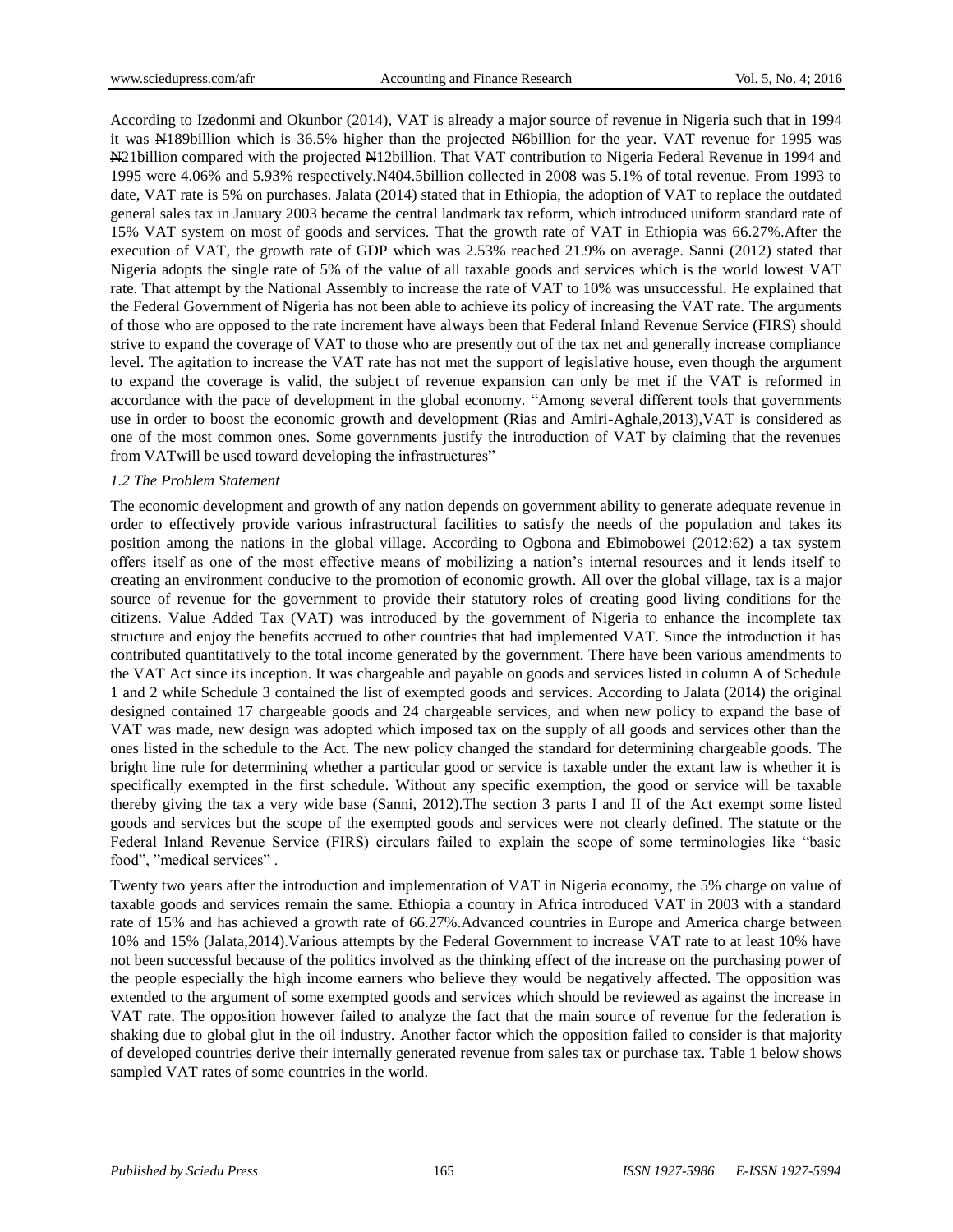| No             | Country                   | Rate $(\%)$                                      |
|----------------|---------------------------|--------------------------------------------------|
| 1              | Albania                   | 20                                               |
| $\overline{2}$ | Algeria                   | 17;14 on basics,7% on construction               |
| 3              | Angola                    | 10                                               |
| $\overline{4}$ | Argentina                 | 21; 10.5 on medical, construction etc            |
| 5              | Australia                 | 10                                               |
| 6              | Austria                   | 20; 10 on foodstuffs, hotels; 12 on wine         |
| 7              | Belgium                   | 21; 6 on medical, housing and construction       |
|                |                           | 12 on restaurants and social housing             |
| 8              | Benin                     | 18                                               |
| 9              | <b>Brazil</b>             | 19;12 on interstate supplies                     |
| 10             | Burkina Faso              | 18                                               |
| 11             | Cameroon                  | 19.25                                            |
| 12             | Canada                    | $0 - 20%$                                        |
| 13             | Cape Verde                | 15                                               |
| 14             | Chad                      | 18                                               |
| 15             | Chile                     | 19                                               |
| 16             | Colombia                  | 16                                               |
| 17             | Congo Democratic Republic | 16                                               |
| 18             | France                    | 20;10 on hotels, foodstuffs                      |
| 19             | Gabon                     | 18 and 15                                        |
| 20             | Germany                   | 19;7 on hotels and cultural events, 5 on farming |
| 21             | Ghana                     | 17                                               |
| 22             | India                     | 12 to 15                                         |
| 23             | Indonesia                 | $10\,$                                           |
| 24             | Jamaica                   | 16.5                                             |
| 25             | Japan                     | $8\,$                                            |
| 26             | Malaysia                  | 6                                                |
| 27             | Pakistan                  | 17                                               |
| 28             | Russia                    | 18                                               |
| 29             | Uganda                    | 18                                               |
| 30             | Ukraine                   | $20\,$                                           |
| 31             | <b>United Kingdom</b>     | $20\,$                                           |
| 31             | Uruguay                   | 22                                               |
| 32             | Uzbekistan                | 20                                               |
| 33             | Zambia                    | 16                                               |
| 34             | Zimbabwe                  | 15                                               |
| 35             | Sweden                    | 25                                               |
| 36             | Tunisia                   | 18                                               |
| 37             | Norway                    | $12 - 25$                                        |
| 38             | Hungary                   | 27                                               |
| 39             | Code D'ivoire             | 12                                               |
| 40             | China                     | 17                                               |

# Table 1. Countries VAT Rate

Source: United States Council for International Business (2015)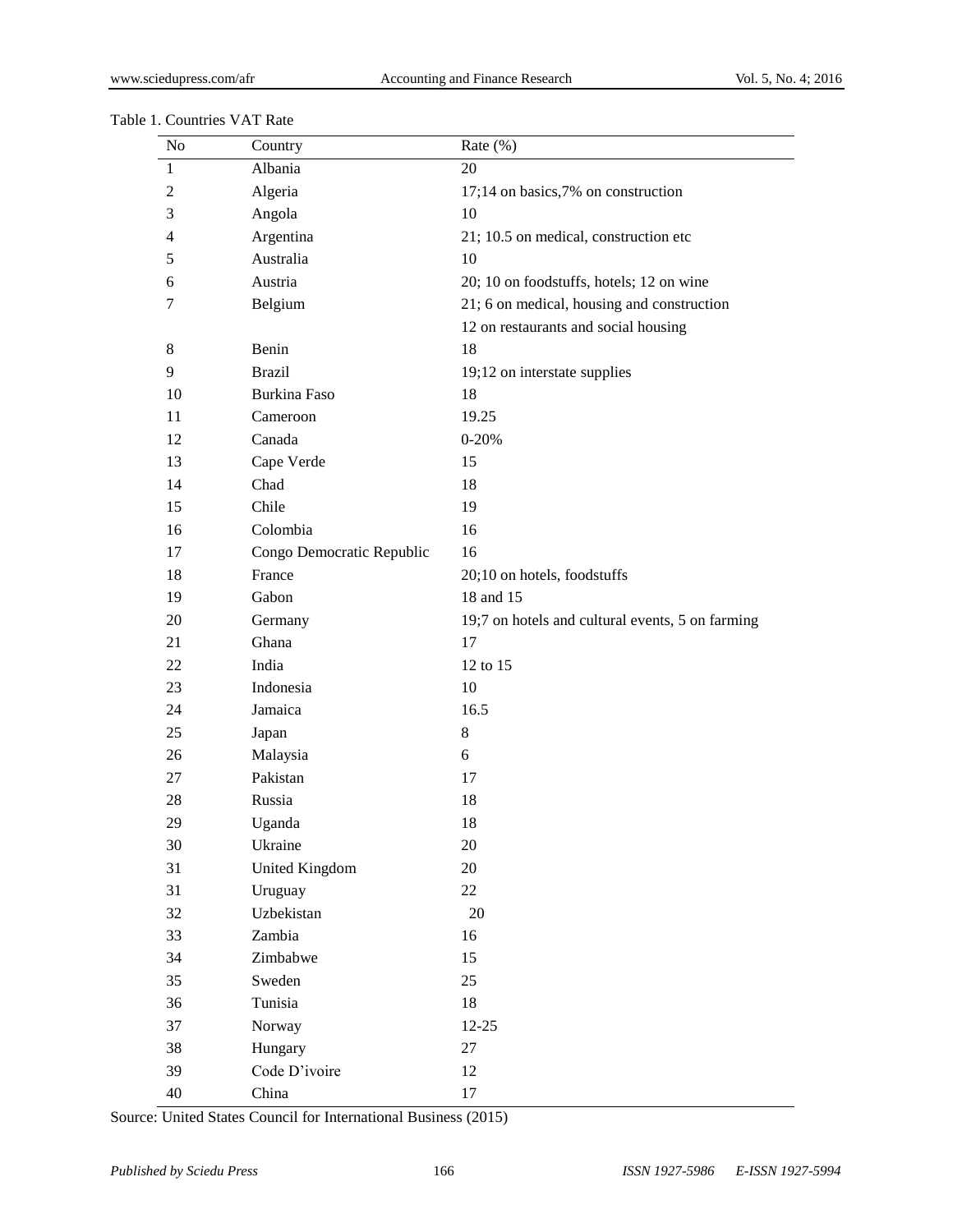From the table, no country of the world is charging as low as 5% which is the current rate being charged by Nigeria. Majority of the countries charge above 15%, which made the contribution in some to be very significant and in some the principle of equity, takes place.

According to the Value Added Tax Act(1993), a taxable person is obliged to register the business with Federal Inland Revenue Service for VAT collection within six months of the commencement of business. The challenge of improper records of retail traders of not keeping proper records of accounts make VAT collected by them as Non-remittable. Aberuagba versus Attorney General of Ogun State (1995) as cited by Sanni (2012) enunciated on this challenge. The challenge of tax evasion becomes very strong in this situation and it will be difficult to term it as criminal since they are not registered with FIRS. Only registered agents can be accountable to the government for the VAT collected. To strengthen this act, the Nigerian Accounting Standard Board (NASB repealed) did not support VAT accounting and collection with any standard other than the standard and principles of keeping accounting records.

The granting of autonomy to Federal Inland Revenue Service under a separate statute which separated their power from Federal Board of Inland Revenue (FBIR) which was established under Companies Income Tax Act created a scope for adequate administration of VAT. However, with the undertone of VAT evasion, there is still a challenge of ineffectiveness in the Integrated Tax Offices (ITOs) .The economy continues to lose huge amount of revenue through the unwholesome practice of tax avoidance and tax evasion, and these loss of revenue can change the fortune of many economies particularly developing countries like Nigeria (Okoye and Gbegi,2013). They explained that corruption cannot be separated from the ineffectiveness and inefficiencies in the tax administration. The integrated tax offices hide under the umbrella of poor facilities to support the argument in giving excuses for poor tax administration and corrupt practices. There are certain conditions against which taxes are judged to be efficient or effective which can be mentioned as fairness, equality, equity, convenience, certainty, flexibility and productivity. It is expected that where the majority of the tax-paying public suffer the same relative amount of pain in paying their taxes, or where the majority of the population do not feel that they are cheated by way of tax then the tax is taken to be good, effective or efficient. (Tamunonimim and Masa, 2012:339). In articulating their points, and in assessing the problem of developing countries especially Nigeria, they stated that it is very difficult to measure the effectiveness and efficiencies of tax especially with regards to the economic and social goals, benefits received because of the clear problem of record-keeping of tax paid or levied due to corrupt practices. Tax players complain of no visible project to account for tax paid that could alleviate their problems.

Okigbo(1992) as cited by Mimiko (1997:3) stated that it is obvious that growth conceived as expansion in the productive capacity of an economy, and developing as improvement in the quality of life of the citizenry, a growing economy may not necessarily be developing; and that basically it implies that growth is a fundamental pre-requisite for development, it is not a sufficient condition. This paper therefore is to assess if Value Added Tax has contributed to growth and development of Nigeria economy since it was created by an Act, and the need for general reforms in order to meet the objectives of the tax system and reduce much reliance on revenue from oil aligning with the developed nations which placed much priority on tax income. Bickersteth (2016) explained that Nigeria has derived a large sum of revenue from oil and gas, with crude oil trading over \$100 per barrel during the first half of 2014,and the country attained a position of the largest economy in Africa, and comfortable but wasteful in resource management. The global oil glut has adversely affected the revenue position of Nigeria. The over 60% drop in oil price to below \$40per barrel was unanticipated by the government. This has resulted to over 80% fall in the yield(spread) per barrel of oil produced in Nigeria, steep decline in the country's revenue,2016 budget deficit of over N2trillion,continuing devaluation of the Naira, slowing GDP growth, reduced inflow of foreign direct investment, rising inflation and growing unemployment. The government at the federal level has put a stop on capital projects, while allocation to the states of the federation has reduced resulting in the inability of many states to pay workers' salaries ranging from five months to eight months (Bickersteth, 2016). The Nigerian government dependent on only revenue from oil and gas, the mono-product of the federation, for foreign exchange and budgetary revenues has adversely affected sustainable growth of the economy. It is therefore very clear to diversify the revenue base of the nation, and Value Added Tax (VAT) is a major revenue source of advanced nations of the world, which much attention is not focused on by the federal government of Nigeria.

#### *1.3 The Objective of the Study*

The objective of this paper is to evaluate if Value Added Tax contribution to the growth and development of Nigerian economy will necessitate a reform.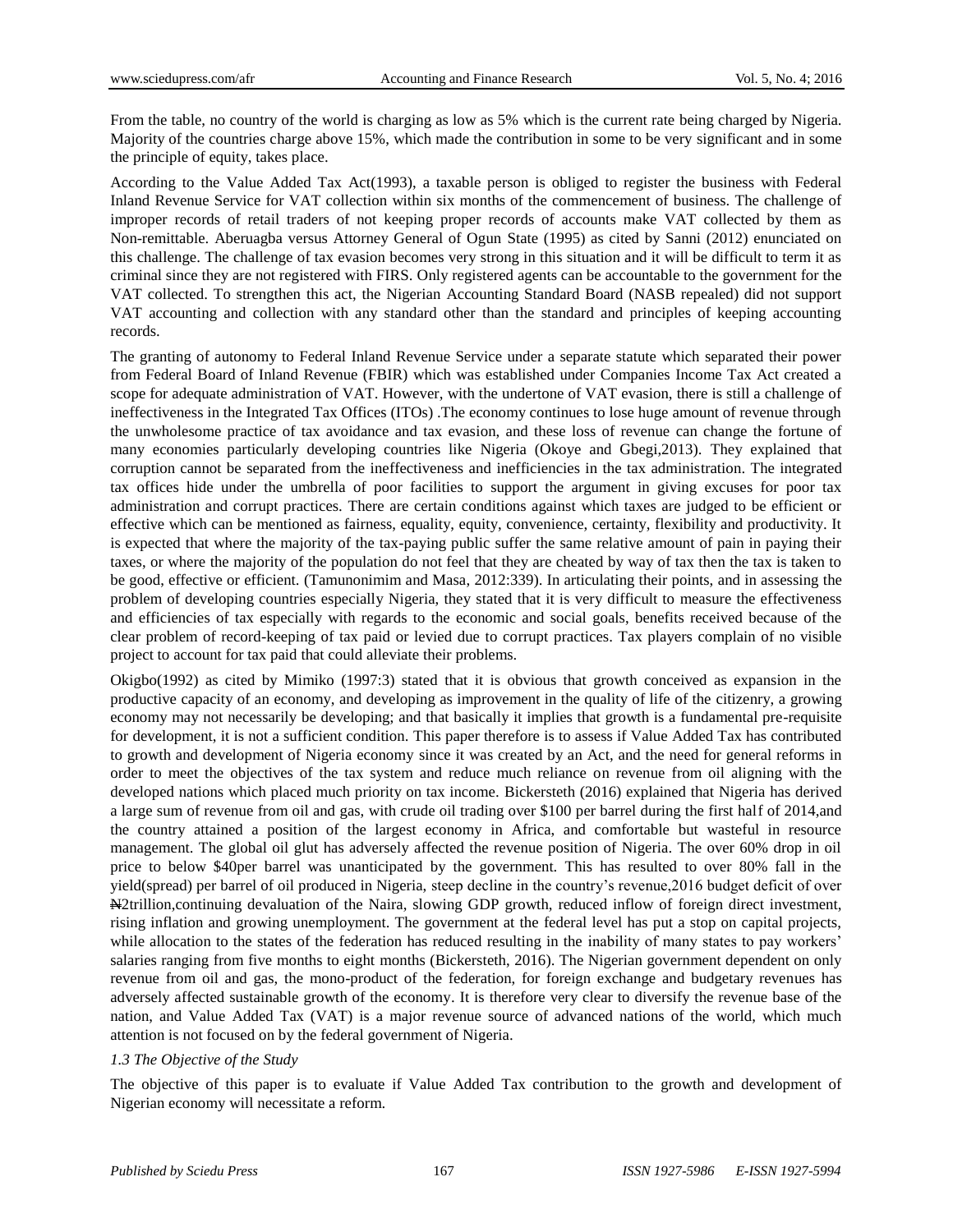# *1.4 Hypothesis*

The study hypothesis stated in null is-Value Added Tax has no significant contribution to the growth and development of Nigerian economy to necessitate a reform.

*1.5 Operationalization of Variables*

 $Y=f(X)$ 

Y=Dependent variable

X=Independent variable

Y=Gross Domestic Product (GDP)

X=Value Added Tax (VAT)

GDP=f (VAT)

This means that Gross Domestic Production position in the economy depends on the performance of Value Added Tax in Nigeria economy. Any action/decision that must be taken on this major source of income depends on the historical performance, which can be used to predict the future of both variables.

#### **2. Empirical Review**/**Literature Review**

Tamunonimim and Masa (2012) explained that taxation over the years has been a veritable source of funding public sector activities as well as being an economic tool for the management of the consumption, investment and production pattern. They averred that in developing countries, the imposition of various forms of taxes has been without some forms of feedback on the effectiveness /efficiency of taxes. In the paper, they explained further that tax is a compulsory payment made on different bases and rates by citizens to government which is not negotiable but obligatory. They explained that the usefulness of taxes can be measured by several parameters with its revenue generating capacity and its impact on the consumption and savings patterns in the economy. Further that if the totality of tax system cannot be measured, the various types of tax can be subjected to this measurement. They opined that using the benefit-received approach, taxation might be adjudged to be inefficient since the tax payers can hardly trace the taxes paid to any meaningful project that positively impact on their welfare. However, on the basis of the economy, tax system could be judged affective and efficient if the cost of administering the tax is lower than the revenue derived from the imposition. They based their study on the appropriateness of tax system with reference to the revenue generated in relation to the national income and the respective rates, as well as the assess the appropriateness of tax system with reference to the revenue generated, the consumption expenditure and the standard tax rates. The study appraised the Value Added Tax between 1994 and 2004 (ten years) to determine efficiency and effectiveness of of tax system against the national Gross Domestic Product. Using the percentage ratio system for the study, they discovered that: Value Added Tax system was neither effective in generating revenue for public sector activities, nor was it efficient in directing the consumption pattern of the economy when appraised with the gross revenue. They recommended that Federal Inland Revenue Service in Nigeria should be keeping record and proprietary conscious such that the annual budget of the authorities should be funded from the tax revenues they collect while a target amount is paid to the government.

Sanni (2012) in his theoretical paper that discussed thrust and evolutionary path of the changes to the legal and administrative framework of VAT stated that the relative success of VAT in Nigeria has surpassed the expectations of all sceptics including the International Monetary Fund (IMF) and emerged as a significant source of income for all the levels of government. That the current policy is to gradually reduce the rate of income tax while focus has been shifted to indirect taxes, especially VAT. He explained further that the avowed policy of the Federal Government to increase the VAT rate from the current 5% has not been successful due to social and political environment, and the opposing opinion has been that instead of increase in rate, the Federal Inland Revenue Service (FIRS) should strive to expand the coverage of VAT to those who are presently out of the tax net and generally increase the compliance level. That with the authority granted FIRS under a separate statute, they have been re-inventing in terms of dynamism and professionalism which should give better administration to Value Added Tax. He explained the following areas that need attention: the need to make the scope of tax more definite rather than open-ended, abolition of branch registration ,the need to redefine input VAT in a manner that will ensure that businesses do not bear any burden of VAT by making it possible for them to net off their input VAT; exempt the retail stage in the informal sector of the economy until the commercial activities at this level becomes fairly well regulated and streamline the gap between law and practice.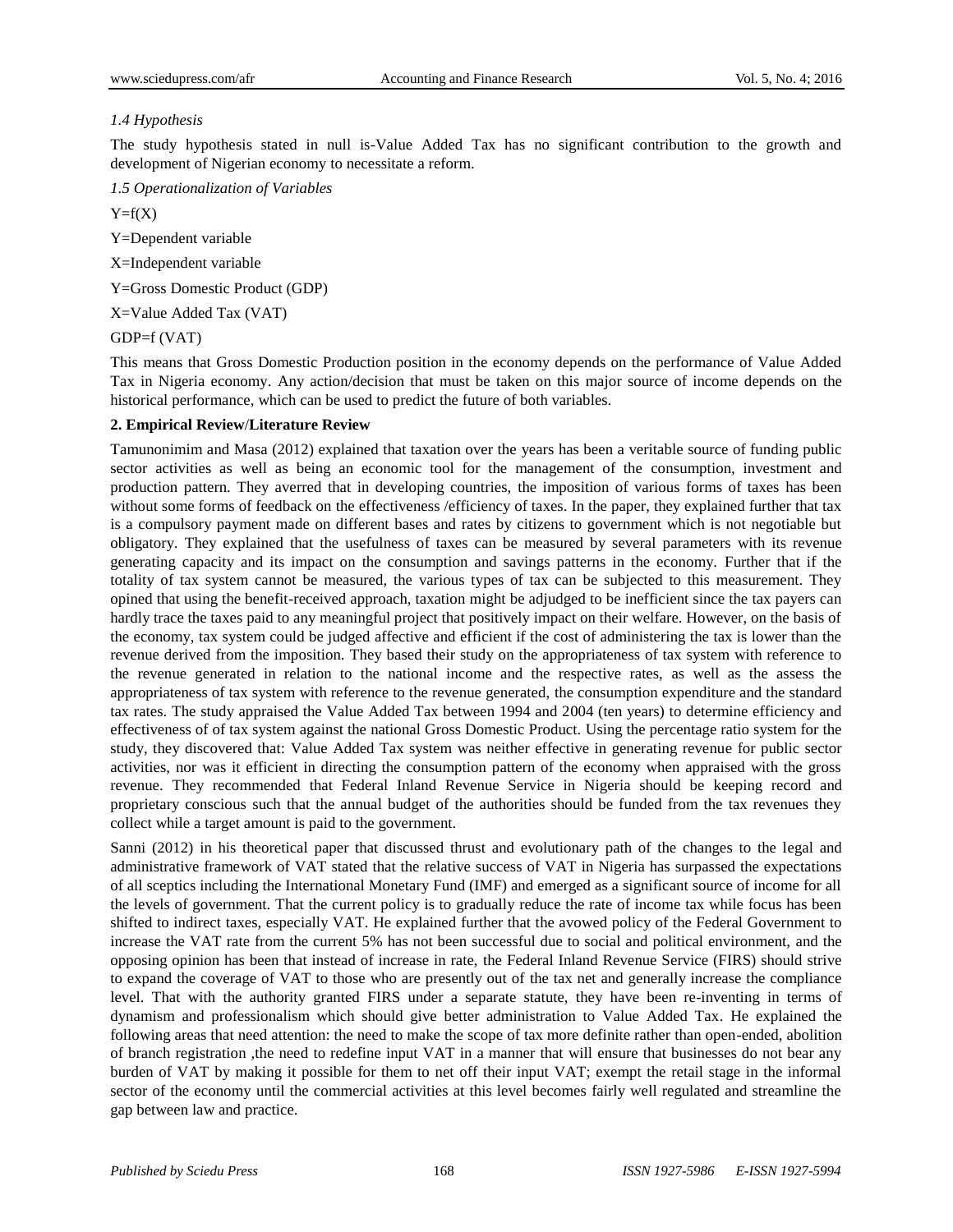Okoye and Gbegi (2013) opined that most economy relies on income from taxation for its development, and that in addition to its use as a means of raising government revenue, it is also often used as an instrument of regulating the economy; redistribute wealth and inducing preferred modes of behavior, particularly consumption patterns and investment choices. They averred that the attitude of Nigerians towards paying tax is worrisome as the economy continues to lose huge amount of revenue through the unwholesome practice of tax avoidance and tax evasion. This attitude can have negative impact on the fortune of economies particularly the developing countries like Nigeria. They further explained the weighty cost of tax collection which may outweigh the benefits derived. Corruption is another factor they capitalized on tax officials connived with supposed tax payers to deny the government their legitimate income. Their empirical study revealed that revenue generated through VAT has a significant influence on wealth creation in Nigeria and on total revenue generated in Nigeria. In their recommendation, they pointed out that Federal Inland Revenue Service should pay attention to the informal sector of the economy by creating VAT offices at the Local communities so as to generate more revenue and to fully achieve the objectives of wealth creation through VAT.

Izedonmi and Okunbor (2014) reiterated that VAT has become a major source of revenue in many developing countries, and that VAT has become an important contributor to total government tax revenues. They stressed that in 1982 VAT accounted for about 30% of total revenues in Cote d'Ivoire, Kenya and Senegal. Indonesia introduced VAT in 1983 and by 1988,the ratio of VAT revenue to GDP had risen to 4.5%.VAT in Nigeria accounted for 4.065 in 1994 and 5.93% in 1995.In their paper, they examined the contribution of VAT to the development of the Nigerian economy. They found out that a positive and insignificant correlation exists between VAT revenue and GDP. They were of the opinion that administrative loopholes should be plugged for VAT revenue to continue to contribute more significantly to economic growth of the country.

Jalata (2014) explained that the achievement of economic growth is crucial for countries sustainable development, and VAT has recently become a major worldwide tax instrument which enhances economic growth. He reiterated that adoption of VAT in Ethiopia to replace the outdated general sales tax in January 2003 became the central landmark tax reform. That with 15% VAT system on most goods and services in Ethiopia, it has contributed to the boosts of the general economic growth of Ethiopia. He explained further that during the review carried out, the growth rate of VAT was 66.27% on average. After the introduction of VAT, the growth rate of GDP was 21.9% on average from 2.53% before the introduction of VAT. That average ratio of VAT to GDP became 2.95% .The paper concluded that the VAT administration must be strong and requires tax payers cooperation for its effectiveness.

Olatunji (2013) stated that it was the terrible period of revenue slump from petroleum which then dominated the revenue realized by the Federal Government of Nigeria that led to the establishment of VAT. This was based on the financial advice from International Monetary Fund (IMF) and International Bank for Reconstruction and development (IBRD) that are responsible for Structural Adjustment Programme in member countries. Olatunji determined the impact of VAT on the revenue generation in Nigeria and the perception of the citizen on VAT and Inflation. The objective was to move away from crude oil sales, oil royalties and petroleum profit tax which were vulnerable to international petroleum price fluctuation, to a more stable internally generated revenue service. The study adopted both primary and secondary data. He used descriptive approach and tested three hypotheses. The study found out that there is significant correlation between VAT and total revenue of the federation. He averred that VAT has not affected the increase or decrease in inflation rate. Among others, the study recommended openness and accountability in the administration and management of VAT. That for a success of any fiscal policy, it must be properly planned. However, the study did not give room for review of the VAT system in case of changes in economic indices for growth and development.

Adereti, Adesina and Sanni (2011) evaluated the contribution of VAT to the economic growth of Nigeria, and asserted that FGN introduced VAT to increase the revenue base of government and make funds available for development purposes that will accelerate economic growth. VAT introduced in many developing countries has become a major source of income. They were of the view that while the performance of VAT became a source of revenue in Nigeria, it remained difficult to systematically assess the input on the economy. Using time series data on the GDP,VAT revenue and Total Tax Revenue, the regressed data showed that 12.4% contribution from VAT to Total Revenue was too low compared to about 30% contribution in Cote d'Ivoire, Kenya and Senegal in 1982.Though a positive and significant correlation exists between VAT revenue and GDP, there were some loopholes that needed to be blocked for VAT to contribute more significantly to economic growth of the country. The study admitted the low contribution of VAT to Nigeria economy, but failed to recommend a reform in the VAT system.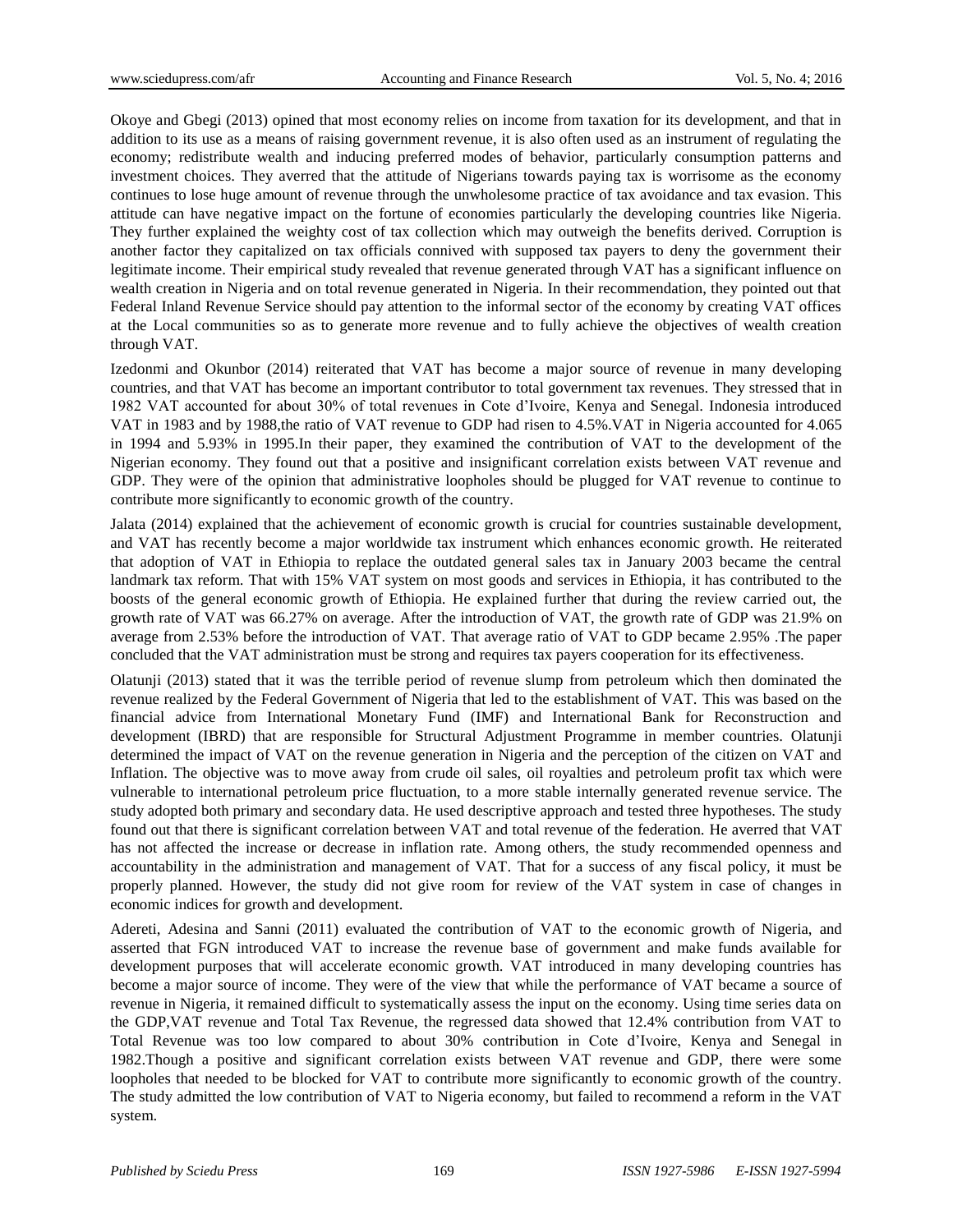Njogu (2015) stated that VAT was introduced with a standard rate of 17% percent, but with other 14 rates that made the VAT appear more like a differential community tax regime in Kenya. He was of the view that the analysis of the efforts of tax policy is critical for government decision makers and the public to make informed policy decisions. This concern over the economy wide impact of VAT is all the important because the possibility that the tax may cause consumers to reduce their consumption of certain commodities that have direct and/or indirect effects on labor productivity. The study used secondary data of VAT rates, GDP growth rates, consumer price indices and unemployment rates. The regression model used showed that there is a significant negative relationship between VAT rates and GDP .He was of the opinion that Kenya Revenue Authority should strive to reduce/maintain a low VAT rate in order to increase GDP of Kenya. This is however in contrast to this study in hand where the VAT rate in Nigeria is 5%,as against 17% in Kenya.

Omesi and Nzor (2015) opined and explained that the major challenge facing Nigeria's economy is diversification of revenue from oil base, which has become imperative because the reliance on crude oil earning can no longer give a sustainable growth to the economy. This might lead to the grounding of the economy if proactive efforts were not made towards diversifying the revenue base. Though Nigeria is richly blessed with oil and gas, but the overdependence on oil revenue for national growth has affected the economic condition of the nation. International oil customers and consumers of Nigeria like United States of America and others have diversified their customer base and shifted the reliance on Nigeria oil. The paper though theoretical gave an analytical review that since the introduction of VAT in Nigeria in 1994,the rate remains at 5%.That every attempt to increase it has always been met with oppositions. According to Obadan(2015) as cited in Omesi and Nzor (2015) some European Union Countries and Non-European countries have rates between 10 and 25%. Omesi and Nzor were of the opinion that Value Added Tax Act LFN 2004 (as amended) needs amendment in order to impose VAT on imported services rendered by a non-resident company outside Nigeria. The Act does not impose VAT on imported services rendered by a foreign company outside Nigeria. They recommend that the government should increase VAT rate to 10%, that government should ensure the informal sector is taxed, and that there should be reform every two years in relation to economic growth. This paper is in the direction of the work of Omesi and Nzor, however, it went further to make the study empirical in order to fill the gaps identified among which is total reform of VAT system.

Bakare (2013) explained that in countries where VAT has been introduced, it has contributed immensely to the growth of each economy but, the accuracy of the growth could not be determined. His study investigated the enormity of the impact of the Value Added Tax on output growth in Nigeria. Using secondary data and regression model, the study found out a positive and significant relationship between Value Added Tax and output in Nigeria. He explained that the results of the findings that the past values of VAT could be used to predict the future behavior of output growth in Nigeria. He concluded that VAT has the potential to assist in the diversification of revenue sources, and provide enough funds for economic growth and development, and reduce dependent on oil for revenue. While the study believed that VAT and economic growth are interrelated, the predictability of the future must be supported with review and reform if we are to achieve sustainable economic growth. This paper was designed to fill the gap.

Unegbu and Irefin(2011) asserted that VAT as a source of income since 200` had been on the increase,and focused the study on economic development of emerging nations with emphasis on impact of VAT on human and economic developments of the States in Nigeria.He averred further that huge increase in Federal revenue resulting from expanding VAT base is an indication that the consumption pattern of the generality of Nigerians are on the increase.This however in his explanation means increasing consumption pattern creates markets and induce positive spill-over effects on other economic activities of a nation. He was of the opinion that the Federal Government of Nigeria is saddened with the responsibility of Vat collections and allocations to the various states of Nigeria. They were of the opinion that the citizens perceptions of the impact of VAT on the human and economic developments of the state seemed not to be at par with claims of the state governments. In their empirical paper, they found out that 91.2% allocations to a state in the federation is very significant on the economic and human development of the State from 2001 to 2009,but the result from the primary sources suggested minimum VAT impacts. They recommended further research work on the impact of VAT on economic and human development to ensure that revenue allocations from VAT should be perceived to have positive impact on the economic and human developments by citizens. This paper is in line with their recommendation to look at the need for reform of VAT.

Onwucheleka and Aruwa(2014) investigated the impact of VAT on the economic growth of Nigeria, and used ex-post facto research method to articulate their position. The employed ordinary least square technique to analyze their data. They discovered that VAT contributes significantly to the total revenue of government and growth of Nigeria, though the increase is not explosive. They were of the opinion in their recommendation that to boost tax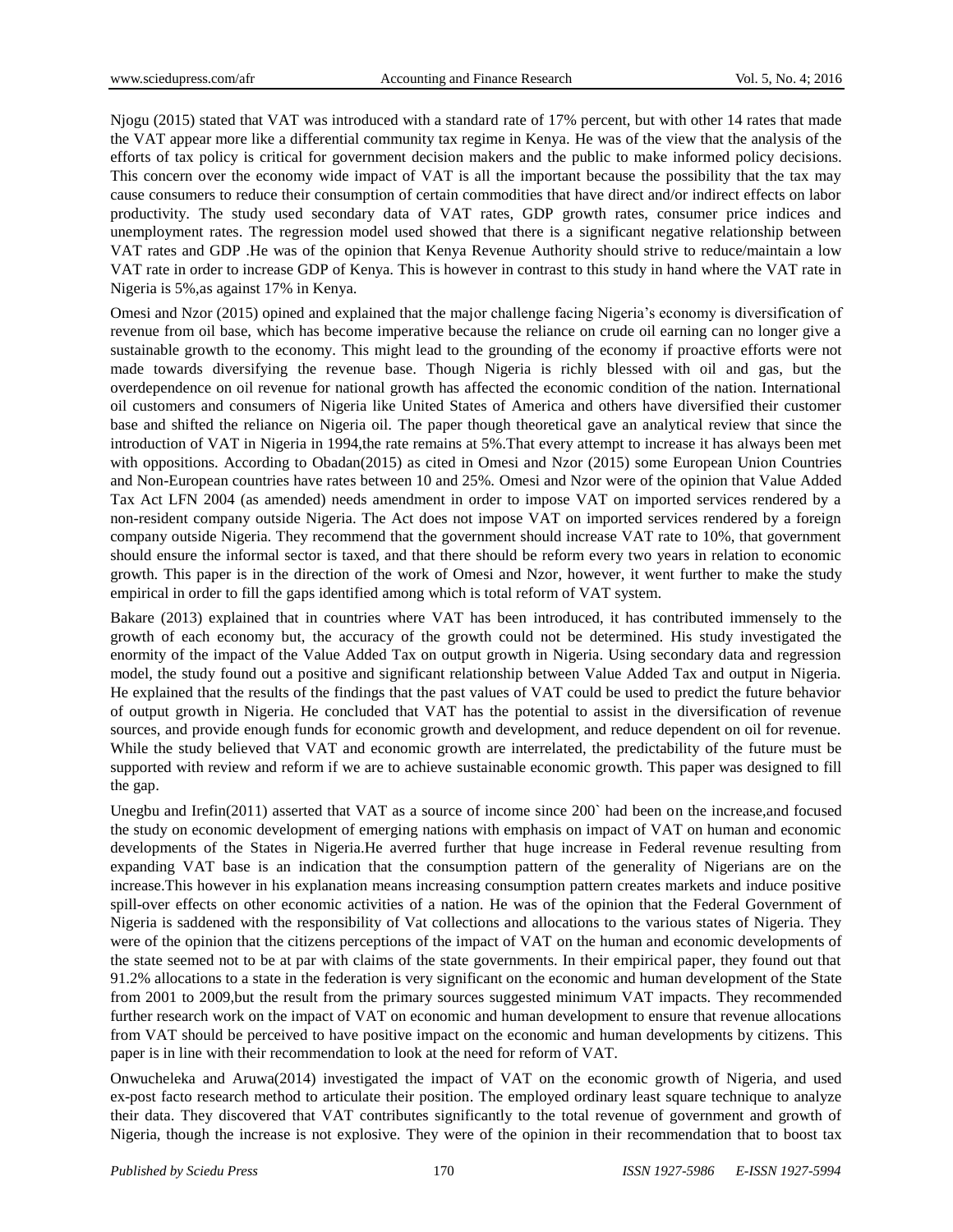revenue, government needs to boosts revenue collected from VAT, not by increasing VAT rate of 5%,but by closing every VAT revenue leakage, sensitizing the management of companies on the need to remit VAT revenue collection and adequate training of staffs of Federal Inland Revenue Service(FIRS). This paper is to bridge the gap of not recommending increase in VAT rate in their work.

Mba and Peter (2015) examined tax reforms in Nigeria with the focus on Value Added Tax and centered the study on the challenge of Nigeria with a monolithic provident of oil and the need to diversity the revenue base. The study which was theoretical argued that Nigeria VAT rate was the least in the world. They recommended that the rate should be increased and VAT act amended. The study was not subjected to empirical analysis. This paper took care of the gap not covered by the study.

Onaolapo, Aworemi and Ajala (2013) examined the impact of VAT in Nigeria revenue, and observed dwindling revenue generation as characterized by annual budget deficits and insufficient funds for economic growth and development. Using ex-post facto research design and with the adoption of stepwise regression analysis, their study revealed that there is statistical significant effect of VAT on revenue generation in Nigeria. They recommended dedication and apparent honesty on the parts of agents of VAT with respect to collection and payment improvement. The way forward to address the dwindling national revenue was not discussed, which this paper was designed to address.

Adebiyi(2014) stated that every taxable person has the statutory obligation to register for VAT like the manufacturers, distributors, importers and supplier of goods and services within six months of the commencement of business. That each taxpayer is obliged to collect tax on taxable goods and services and at the same time pay VAT on taxable goods and services supplied by him. To determine tax payable, each tax payer must take into consideration his output VAT and Input VAT, and the difference between the VAT on supplies made and VAT paid on purchases is paid to the Federal Inland Revenue Service, or to know if there is a refund if the input tax is exceeds output VAT. He was of the opinion that the world is shifting from direct taxation to indirect taxation, where government around the world seeks to derive more revenue. Though the paper is not empirical, he explained the birth of VAT Amendment bill before the National Assembly with the attempt to review the Bill and propose suggestions on the adequacy or otherwise of the amendment proposal. The gap on the reform of Value Added Tax is still outstanding, which this paper is designed to address.

Ishola (2016) reiterated the fact revenue from indirect taxes has been declining over the years from 85% in 1970 to 12% in 1980 and 13% in 1990, and that government needed a revenue source that would help in turning around this trend. He explained further that VAT has the tendency to generate a lot of revenue since the incidence falls on the consumer who hardly knows that he is paying the tax, provides incentives for exports, enhances balance of payments position, and services as a gauge of the economic health of the country. He stressed further that when the earning power increases it is immediately reflected in VAT proceeds. He therefore stated the weaknesses of VAT to the following reasons: compliance and returns by numerous collecting agents is a difficult task, smuggled goods are not captured into the system and the informal sector of the economy are yet to be captured. The discussion is vital to the reform of VAT, which this paper is designed to resolve.

# *2.1 Legal Framework*

According to Federal Inland Revenue Service-FIRS (1999) the idea of introducing VAT in Nigeria came from the Report of the Study Group set up by the Federal Government in 1991 to review the entire Tax System. VAT was proposed and a Committee was set up to carry out feasibility studies on the implementation. In January 1993, Government agreed to introduce VAT by the middle of the year. It was later shifted to 1st September, 1993 by which time the relevant legislation would have been made and proper ground work done. That VAT was a replacement of the existing Sales Tax which was in operation under Federal Government legislated Decree No.7 of 1986 but is operated on the basis of residence. According to Sanni (2014),no reference was made in Constitution of the Federal Republic of Nigeria,1999 and the previous constitutions. That VAT decree 1993 consisted 42 sections and three schedules, but the VAT Act,Cap VI, Laws of the Federation ,2004 consists of 47 sections with one Schedule which contains a list of goods and service exempt. He further stated that not all goods and services are taxable under the VAT Act in the consideration of social, political and economic development of Nigeria. Section 3 of the Act exempts the following goods from VAT: all medical and pharmaceutical products, basic food items, baby products, all exported goods etc. The following services are also exempt from VAT: Medical services, services rendered by Community banks and Mortgage Institutions, Plays and performances conducted by educational institutions as part of learning, and all exported services. The following are zero rate goods and services: Non-oil exports, goods and services purchased by diplomats, goods purchased for use in humanitarian donor funded projects. Sanni explained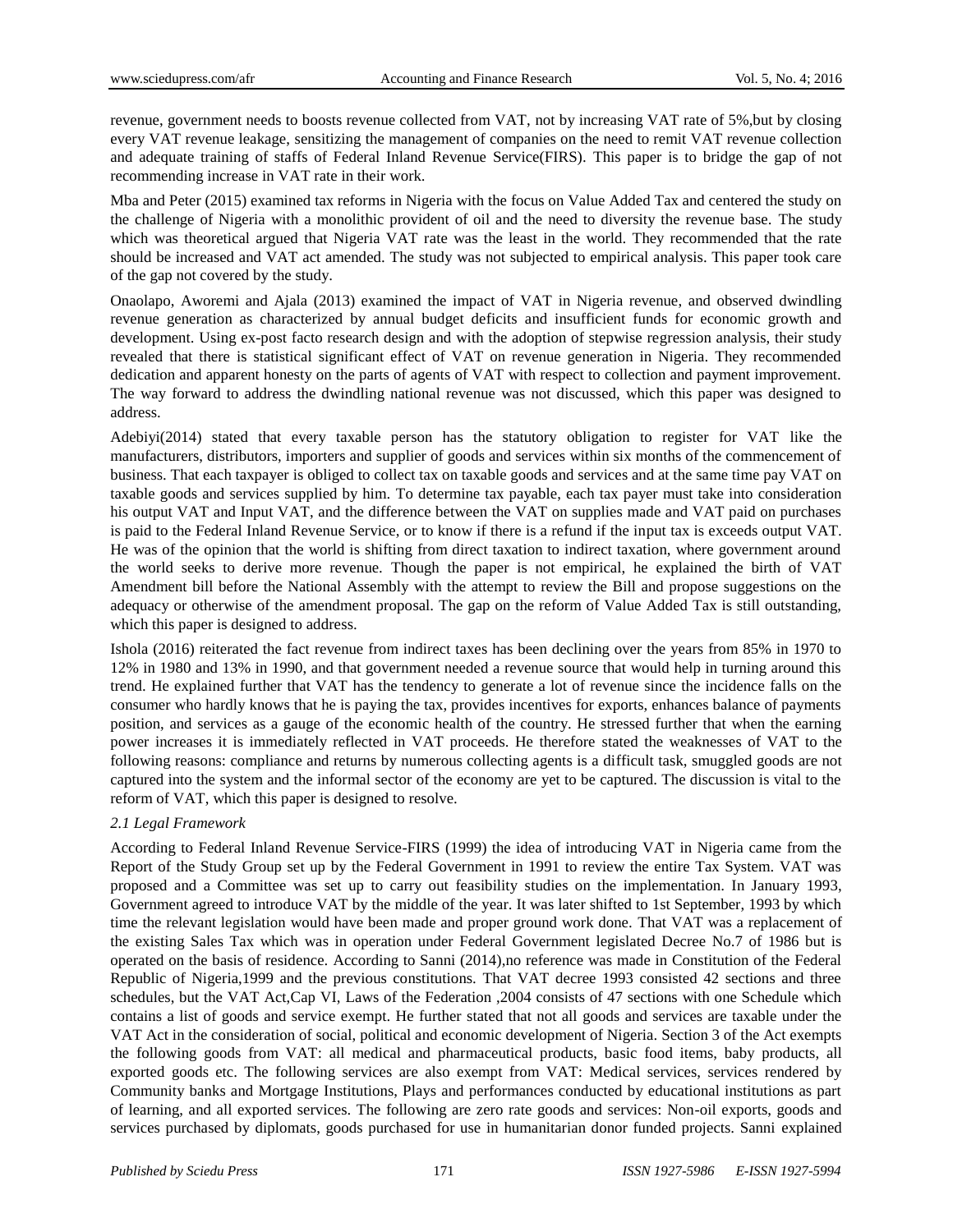that Nigeria adopts the single rate of 5% of the value of all taxable goods and services which is the world lowest VAT rate. "*A registered person will pay 5% on goods and services purchased but can claim credit for this tax (called input tax) when sold. 5% VAT (called output tax) is included in the price of all goods and services supplied by the registered persons"(FIRS,1999)*

FIRS stated further that the VAT system in Nigeria is administered by the Federal Inland Revenue Service (FIRS), through the VAT Directorate which is located at the Head Office in Abuja with a network of Zonal and Local VAT offices throughout the Federation. Although VAT is administered centrally by the Federal Government using the existing tax machinery of the FIRS in close co-operation with the Nigeria Customs Service (NCS) and the State Internal Revenue Services (SIRS), the net proceeds from the new tax accrue largely to the State and Local Governments after making a relatively small percentage to the Federal Government to cover the cost of administration. In effect, the State and Local Governments will benefit more out of the entire VAT collection. FIRS discussed a Vatable person as one who trades in vatable goods and services for a consideration. Every vatable person has an obligation to register for VAT operation. The registration is to cover all the business activities of the vatable person. The person can be a sole proprietor (e.g. a trader); a professional (e.g. a lawyer); a partnership (e.g. Ibrahim and Mike & Co.); a Limited Liability Company (e.g. E. Afe Consultancy Ltd or T. Ade Plc); a Club or Association or a Charity. Every vatable person is to remit to the relevant Local VAT office the net VAT payable which is the excess of the output tax over the input tax while filing the VAT return. Remittances for each month are supposed to be made through the FIRS designated banks to the Local VAT offices which can only issue receipts on confirmation of such payments.

According to sanni (2014),the ACT as enunciated by FIRS the following offences were created in order to punish defaulters and minimize evasion; furnishing of false document, evasion, failure to issue tax invoice, resisting an authorized officer of the FIRS, issuing of tax invoice by an unauthorized person, failure to register, failure to keep proper record and accounts, failure to collect tax, failure to submit returns, aiding and abetting commission of offences. Each offence will attract a fine or imprisonment depending on the gravity. These offences carry penalties ranging from fines of up to N10,000 to various terms of imprisonment. In some cases the fines or penalties depend on the amount of evasion involved. The law is even more strict in dealing with officers of the Board. Any officer of the Board who aids or abets the commission of any of the offences under the VAT law will be liable to a fine ofN50, 000. 00 and/or imprisonment for five years The VAT ACT according to Ishola (2016) stipulates that authorized inspectors from the local of office(Integrated Tax Office) will from time to time visit every vatable person to: ensure compliance with the VAT legislation and registration in all its ramifications, ensure full amount of VAT deducted are promptly accounted for, examine method of recording transactions and offer suggestions where necessary, afford the VAT pater the opportunity to ask any questions and seek clarifications as may be necessary, and educate VAT payers on new developments in the system.

#### *2.2 Theoretical Framework*

This work is hinged on optimal tax theory of taxation.

Optimal tax theory: Mankin, Matthew and Dany ( 2014) explained that the optimal design of a tax system that interplay between tax theory and tax policy was based on the foundational work of Ramsey (1927) and Mirrlees (1971).That optimal tax theory is based on the following: a. optimal marginal tax rate schedules depend on the distribution of ability; b. the optimal marginal tax schedule could decline at high incomes; c. a flat tax, with a universal lump-sum transfer could be close to optimal; d. the optimal extent of redistribution rises with wage inequality; e. taxes should depend on personal characteristics as well as income; f. only final goods ought to be taxed, and typically they ought to be taxed uniformly; g. capital income ought to be untaxed at least in expectation;8.in stochastic, dynamic economies, optimal tax policy requires increased sophistication. The standard theory of optimal taxation posits that a tax system should be chosen to maximize a social welfare function subject to a set of constraints. It is often that everyone in society has the same preferences over consumption and leisure. The theory posits that the social planner's is to choose the tax system that maximizes the representative consumer's welfare, knowing that the consumer will respond to whatever incentives the tax system provides. After determining an objective function, the next step is to specify the constraints that the social planner faces in setting up a tax system. Mankin *et al* further stated that Frank Ramsey (1927) suggested one line of attack-suppose the planner must raise a given amount of tax revenue through taxes on commodities only, that such taxes should be imposed in inverse proportion to the representative consumer's elasticity of demand for the good, so that commodities which experience inelastic demand are taxed more heavily. That the social planner need to consider all possible tax schemes, including nonlinear and interdependent taxes on goods, income from various sources, and even non-economic personal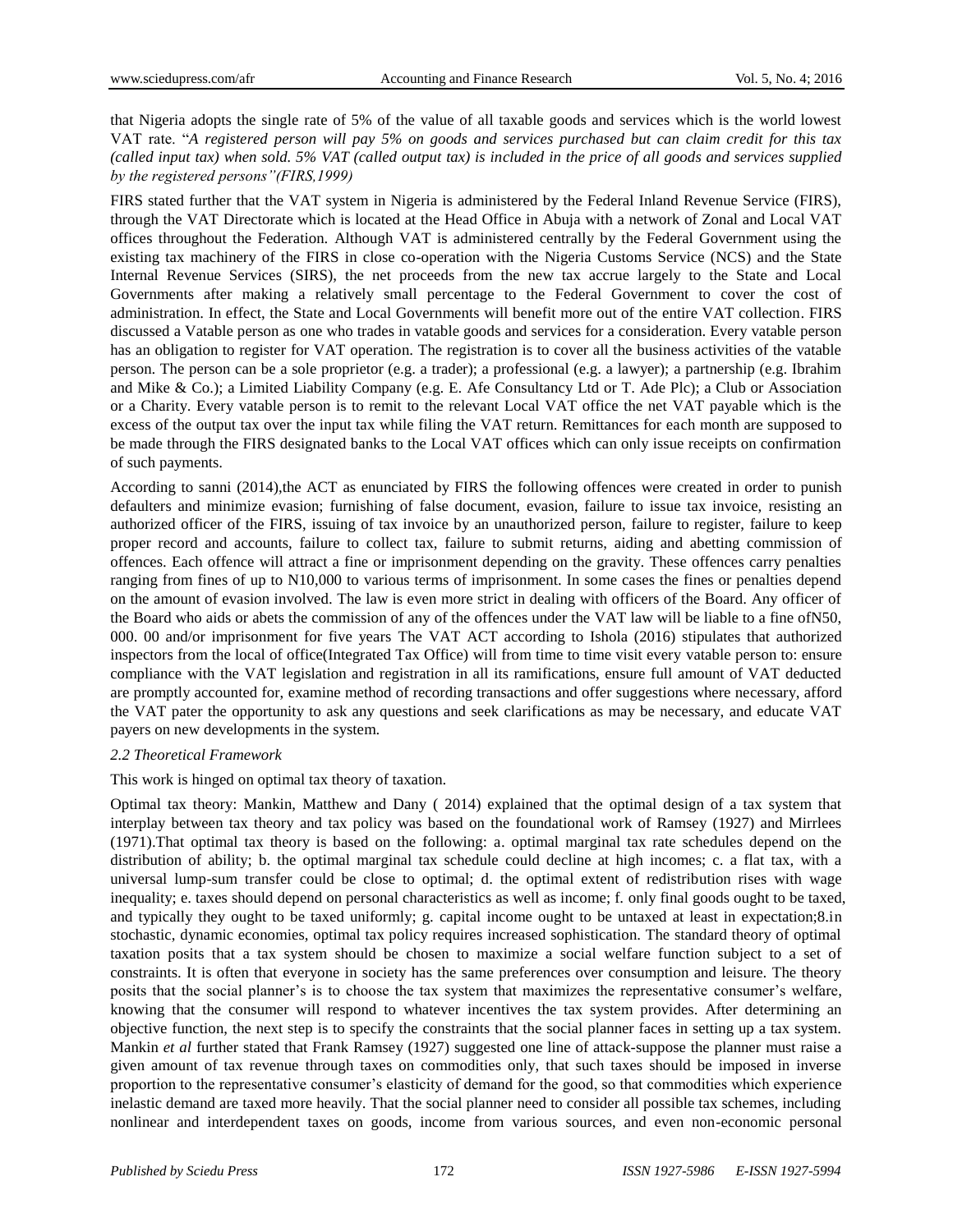characteristics. If the social planner is allowed to be unconstrained in choosing a tax system, the problem of optimal taxation becomes too easy. The optimal tax is simply a lump-sum tax. After all if the economy is described by a representative consumer, that consumer is going to pay the entire bill of the government in one form or another. A lump-sum tax accomplishes exactly what the social planner wants. The social planner has to come to grips with heterogeneity in taxpayers' ability to pay. If the planner could observe differences among taxpayers in inherent ability, the planner could again rely on lump-sum taxes, but now those lump-sum taxes would be contingent on ability. These taxes would not depend on any choice an individual makes, so it would not distort incentives, and the planner could achieve equality with no efficiency costs. The optimal tax theory is relevant to this paper as Nigerian government is planning to discover other sources of income to boost the economy, tax on commodity is based on elasticity of demand of individuals and all the eight factors are relevant to the goals of maintaining a sustainable Nigerian economy.

#### **3. Methodology**

#### *3.1 Research Design*

We adopted ex-post facto research design for the study. Data from 1994 to 2015 covering twenty two (22) years on Value Added Tax (VAT) and Gross Domestic Product (GDP) on Nigeria economy were obtained and analyzed. Data on VAT for the period were obtained to examine the trend in collection over the years, while Data on GDP for the period were also obtained and analyzed to determine the contribution of VAT to the economic. The decision to study VAT from inception is purposive and judgmental because it would afford us the opportunity to study the trend in the collection and the relationship with the Nigerian economy. The position in the economy would enable us to take a decision if VAT should maintain the status quo or review the existing rate.

#### *3.2 Method of Data Analysis*

Simple linear regression statistical method was used to analyze the data with the aid of E-View statistical package. Linear regression analysis is a statistical technique that seeks to establish the line of best fit to the observed data. Where the scatter diagram indicates some linearity, linear regression lines are used to predict one variable given the other. The regression line of Y(dependent variable) on X (independent variable) is generally in the form  $y=mx+c+\epsilon$ where  $\varepsilon$  in the error, which if minimized will be zero, resulting in  $y=mx +c$ . Simple linear also deals with the degree of relationship between variables, where the position of Y will affect the position of X positively or negatively. This tool was used to determine the relationship between VAT and GDP over the years in examination. E-view statistical package was used perform the analysis of the data.

#### *3.3 Model Specification*

GDP=f (VAT)

#### $Log(GDP)_{t} = a_0 + \beta_0 log(VAT)_{t} + u_0$

The model is to determine the relationship between Value Added Tax (VAT) and Gross Domestic Period (GDP), if really VAT has any direct relationship with GDP for the period under review that may necessitate the call for a review of the rate charged on consumptions. GDP is an acceptable variable used to measure the performance and growth of an economy, and how each sector in the economy is impacting positively or negatively on the economy of the nation.

#### **4. Analysis of Results**

This section is divided into two: firstly data obtained were described and secondly, hypothesis developed were tested using ordinary least square regression.

#### *4.1 Descriptive Statistics*

This paper obtained data for Value Added Tax (VAT) and Gross Domestic Product (GDP) in naira for the period between 1994 and 2015. The trends in the data obtained are shown in figure 1, indicating that both VAT and GDP have upward movement over the period under study. The result of the descriptive statistics of the transformed data is shown on table 1. There is no much variations in the values of  $Log(VAT)$  and  $Log(GDP)$  over the years, this is shown by the difference in their respective minimum and maximum values. The skewness of Log(VAT) shows negative this indicates that the left tail is particularly extreme, while Log(GDP) is positively skewed showing that the right tails are extreme. Also, the kurtosis shows that both Log(VAT) and GDP are platykurtic indicating that they have thin tails than normal distribution. Furthermore, the probability of the Jarque Berra statistics shows that both series are normally distributed.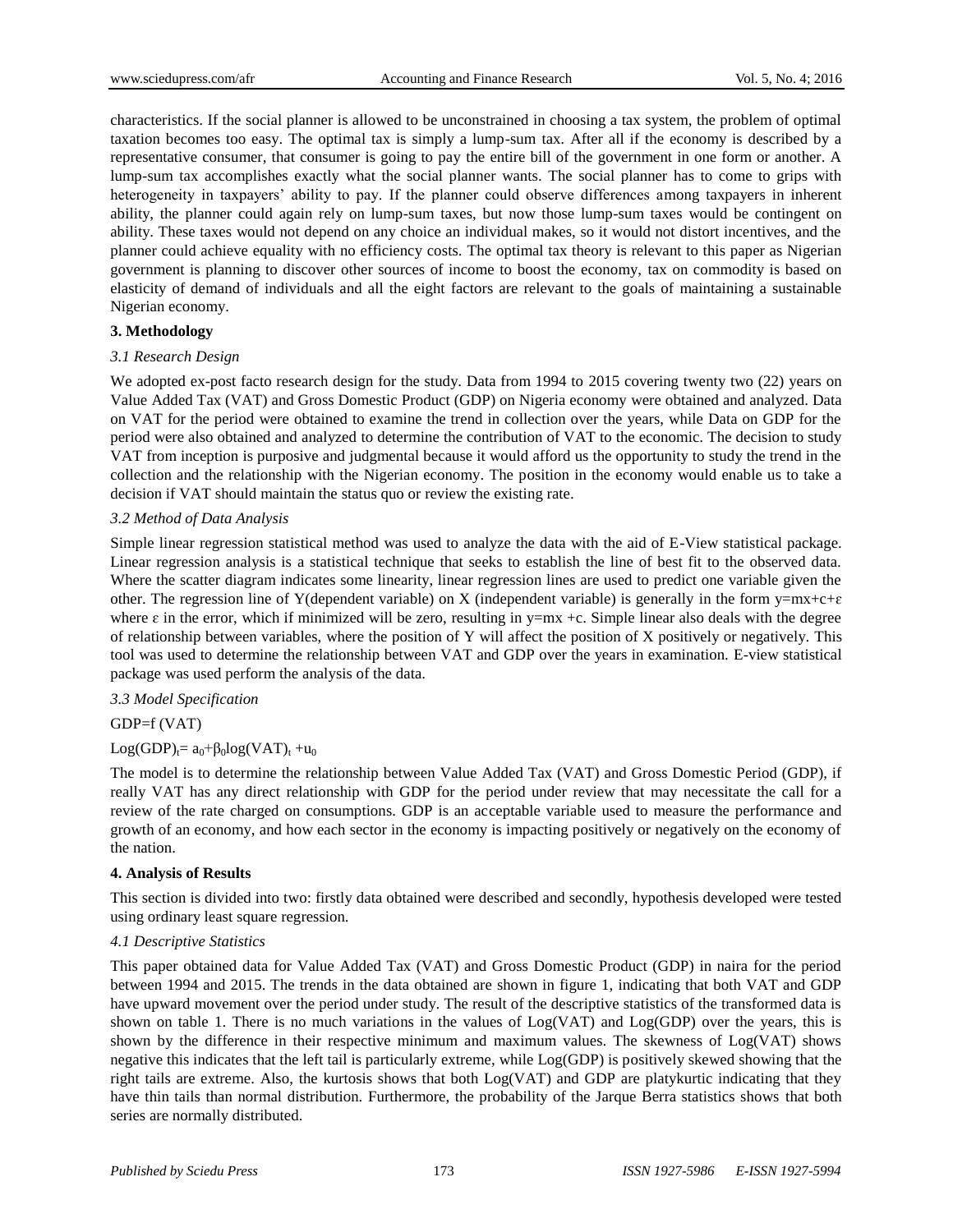

Figure 1. Trends of VAT and GDP in Naira

#### Source: Field Survey, 2016

Table 1. Summary of Descriptive Statistics

|              | <b>LOGVAT</b> | <b>LOGGDP</b> |  |
|--------------|---------------|---------------|--|
| Mean         | 11.92169      | 16.47410      |  |
| Median       | 12.03495      | 16.37369      |  |
| Maximum      | 13.59607      | 18.30464      |  |
| Minimum      | 8.890273      | 14.15177      |  |
| Std. Dev.    | 1.370616      | 1.239932      |  |
| Skewness     | $-0.452359$   | 0.045980      |  |
| Kurtosis     | 2.184130      | 1.888923      |  |
| Jarque-Bera  | 1.360480      | 1.139369      |  |
| Probability  | 0.506496      | 0.565704      |  |
| Observations | 22            | 22            |  |

# **Source: Field Survey, 2016**

#### *4.2 Regression Analysis*

This section establishes the effect of Value Added Tax (VAT) measured by Log(VAT) on Gross Domestic Product (GDP) measured by Log(GDP) for the period between 1994 to 2014. Table 2 shows the regression estimates of the study indicating that Log(VAT) has a positive relationship with Log(GDP). Also, the coefficient of the model indicate that a 1% increase in  $VAT_t$  will lead to a 0.88% increase in  $GDP_t$ . This shows that there is a perfect positive correlation between VAT and GDP.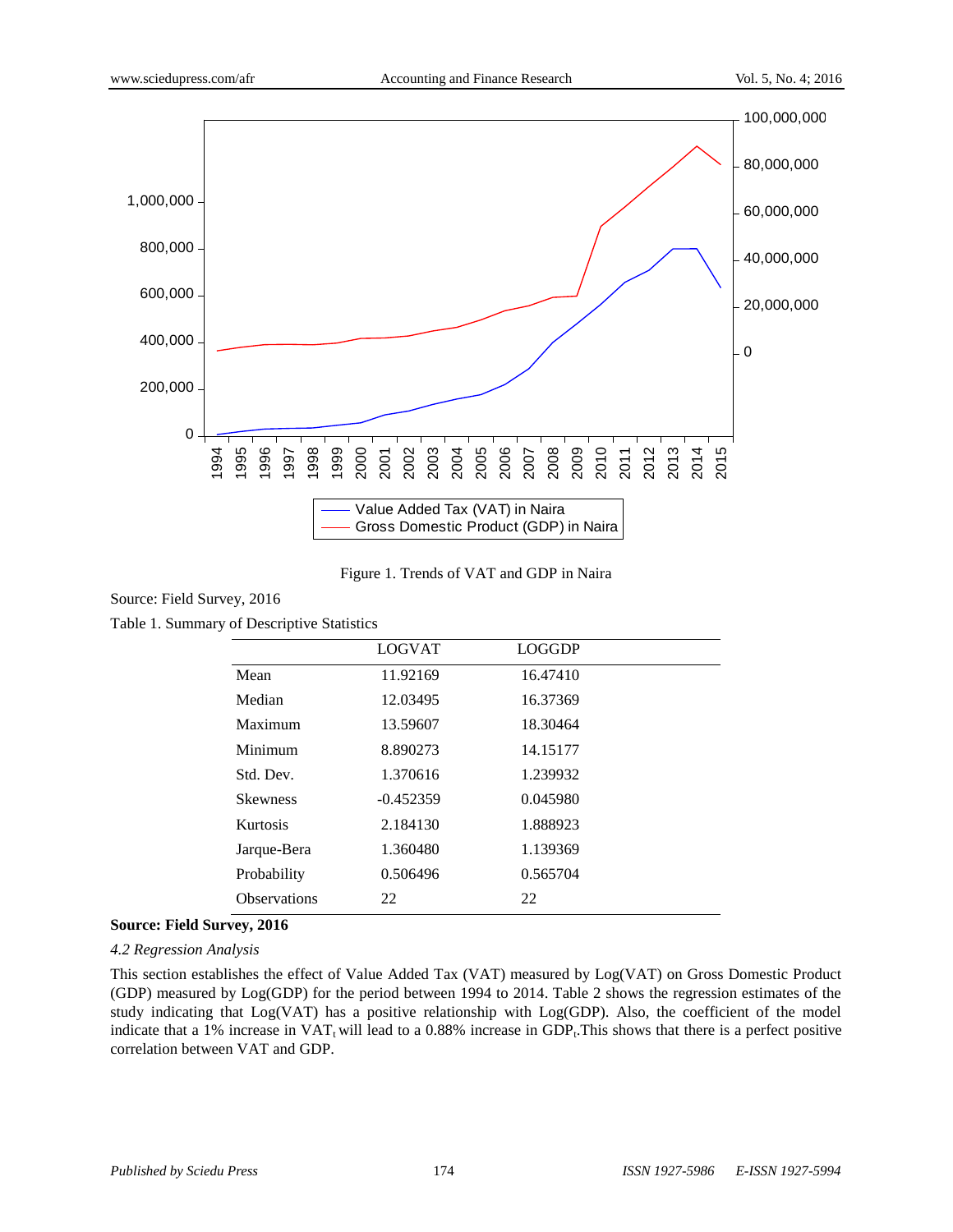# Table 2. Regression Estimates

| Variable           | Coefficient | Std. Error | t-Statistic | Prob.     |
|--------------------|-------------|------------|-------------|-----------|
| $\mathcal{C}$      | 5.935122    | 0.515375   | 11.51612    | $0.0000*$ |
| LOG(VAT)           | 0.884017    | 0.042960   | 20.57775    | $0.0000*$ |
| R-squared          | 0.954898    |            |             |           |
| Adjusted R-squared | 0.952643    |            |             |           |
| F-statistic        | 423.4436    |            |             |           |
| Prob(F-statistic)  | $0.000000*$ |            |             |           |
|                    |             |            |             |           |

Dependent Variable: Log(GDP) \*Significant at 5%

Source: Field Survey, 2016

# $Log(GDP) = \alpha_0 + \beta_0 Log(VAT) + \mu_0$  $Log(GDP) = 5.935122 + 0.884017 Log(VAT)$

# *4.3 Interpretation and Discussion*

From the regression estimates on Table 2 it can be deduced that Value Added Tax measured by Log(VAT) has a positive effect on Gross Domestic Product measured by Log(GDP). The coefficient of determination indicate that about 95% variations in Log(GDP) are caused by Log(VAT), this shows that the model has a strong explanatory power. This is further confirmed by the probability of the t-statistics at 0%, implying that the model is statistically significant. Thus, the null hypothesis that Value Added Tax has no significant effect and contribution to the growth and development of Nigerian economy to necessitate a reform is rejected. The result shows that VAT has significant effect and contribution to the growth and development of Nigerian economy to necessitate a reform. Our findings align with the result of Ogbonna & Ebimobowei (2012) that Value Added Tax has a significant positive effect on Economic Growth of Nigeria.

# **5. Conclusion and Recommendations**

#### *5.1 Conclusion*

From the results analyzed it becomes very clear that VAT has contributed in no small measure to the growth of Nigeria economy.Contribution to growth also affects the development of the economy.However,the detail analysis of table 1 reflects that no country in the world charges as low as 5% being currently charged by Nigeria.Advanced countries like United Kingdom charges 20%,Argentina charges 10.5%,21% and 27% by classification,Belgium charges 6%,12% and 21% by classification,Canada charges between 10%,13% and 15% respectively,France charges 20%. African countries like Algeria charges 7% ,14% and 17% respectively,Angola-10%,Cameroun-19.25%,Chad-18%,Gambia-15%,Uganda-18%,Zambia-16% and Zimbabwe- 15% respectively.

This present distress being expereienced globally in the oil industry which has recorded negative effects on Nigeria economy,it becomes very clear that there is the need for the government of Nigeria to look inward towards diversifying the revenue base.Like many countries of the world,reformation of Nigeria tax system becomes imperative.Value Added Tax can gain effeciveness and efficiency if reviewed and well managed. From appendix 1,VAT has been maintaining a steady growth in the contribution to the economic growth of Nigeria.The contribution of N802,964,600,000 in 2014 dropped to N635,352,000,000 in 2015,showing a 20.1% negative change in its contribution to GDP.This could be attributed to tax evasion,poor management and near neglect in view of the country's reliance on oil revenue.

The relevant literature reviewed adequately covered the importance of VAT to any economy,but this paper went ahead to study and confirm the imperativeness of VAT reform in Nigeria economy inview of the glut in oil income which has been the major source of Nigeria national income.

The paper has made adequate contribution to knowledge through the discovery of optimal tax theory as a basis for charging VAT relativcely on the characteristics of income and taxing of final goods uniformly ,which will restrospectively make consumers to pay government bills. The model Log )GDP)<sub>t</sub>=  $\alpha_0$  + $\beta_0$ Log (VAT)<sub>t</sub> +  $\mu_0$  has been able to predict the imperativeness of VAT reform in view of the dwindling income from oil which can no longer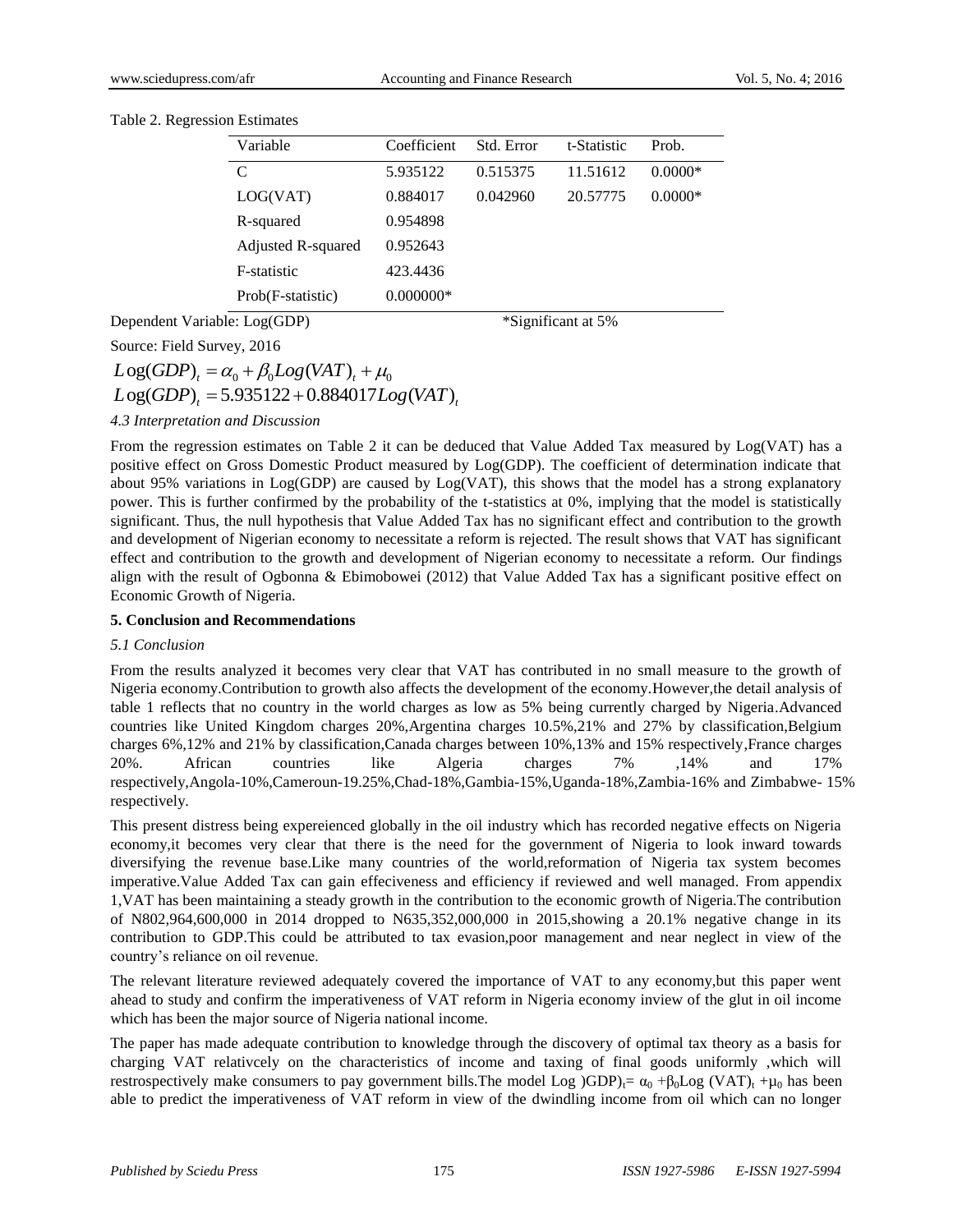support the sustainable growth of nigeria economy beccause the coeeficient of the model indicate that a 1% increase in VAT will lead to a 0.88% increase in GDP indicating a perfect positive correlation.

#### *5.2 Recommendations*

In the light of the above mentioned and analyzed,the following recommendations become imperative for implementation:

1. General reform of Value Added Tax and increase in VAT rate from 5% which was introduced in 1994,and exacly twenty two(22) years old.Government should consider the increase of VAT rate from 5% to a minimum of 10%.In facing reality of income objective,VAT should be given priority because from table 1,countries of the world rely on income from VAT to part- develop their economies.The optimal tax theory adopted in this paper support the agenda of reform to increase the social and economic welfare of the nation.

2. Steinmo (1993) stated that "Governments need money,modern government needs lots of money.How they get this money and whom they take it from are two of the most difficult political issues faced in any modern political economy".This statement is applicable to Nigeria today.To achieve this,government should focus on the following areas:

i.Integrated Tax Offices should be strenghtened for efficiency and effectiveness through capacity building in tax administration and information technology leverage.

ii.Federal Inland Revenue Service should address the challenge of tax evasion,which results into narrow tax payer base and reduction in willingness to pay.The implication is reduction in revenue collected against budgeted income.

iii.Government should account for money collected through VAT by the provision of infrastructural facilities to encourage people's willinhness to pay tax.Bickersteth(2016) stated that one of the greatest incentives to paying tax is for the government to use tax revenue judiciously so taxpayer can see the value created by their tax.

iv.Government should enhance efforts to increase the VAT base,as many businsseses are not registered for payment of VAT.The Integrated Tax Offices should reorganise their audit system to visit many enterpreneurs and businsssess.

3. Government should clearly define exempted goods and services from VAT,and bring some of the items hiding under undefined concepts back to vatable items.Most of the countries we reviewed their VAT rates defined good under excemption and those that are vatable.

#### *5.3 Directions for Future Research*

In view of the fact that VAT is a weapon of fiscal policy and revenue generated is shared among the three tiers of government,further research should be directed towards the states of Nigeria utilization of VAT revenues on the development of the infrastructure of states in Nigeria.

#### **References**

- Abata,M.A. (2014). The Impact of Tax Revenue on Nigerian Economy (A Case of Federal Board of Inland Revenue) *Journal of Policy and Development Studies, 9*(1), 109-121. <http://dx.doi.org/10.12816/0011186>
- Adebiyi,O. (2014). Indirect Taxes in Nigeria.Lagos.Chartered Institute of Taxation of Nigeria (CITN).
- Adereti,S.A.Adesina,J.A. & Sannin,M.R. (2011). Value Added Tax and Economic Growth Of Nigeria. *European Journal of Humanities and Social Sciences, 10*(1), 455-471
- Bakare,A.S. (2013). *Value Added Tax and Output Growth in Nigeria*.Proceding of 8<sup>th</sup> Annual London Business Research Conference,Imperial College. London. United Kindom 8-9 July,2013.
- Bassey,O.U. (2013). Company and Personal Income Tax of Nigeria,Lagos.Chartered Institute of Bankers Press,Lagos.
- Bickersteth,S. (2016). *Diversification of the Economy and Sustainable Growth of Tax Revenue:Agenda for Tax*.Paper presented at the 18<sup>th</sup> Annual Tax Conference of The Chartered Institute of Taxation of Nigeria(CITN) 11-14 May 2016 at NAF Conference center,Abuija.
- Carlson,G.N. & Patrick,M.K. (1989). Addressing the Regressivity of A Value Added Tax *National Tax Journal, 42*(3), 339-351.
- Chartered Institute of Taxation of Nigeria (CITN). (2002). CITN Nigeria Tax Guide Statutes Lagos.CITN Publication [www.citn.org](http://www.citn.org/)

FIRS. (1999). Value Added Tax.Information Circular 9991,Ist January,1999.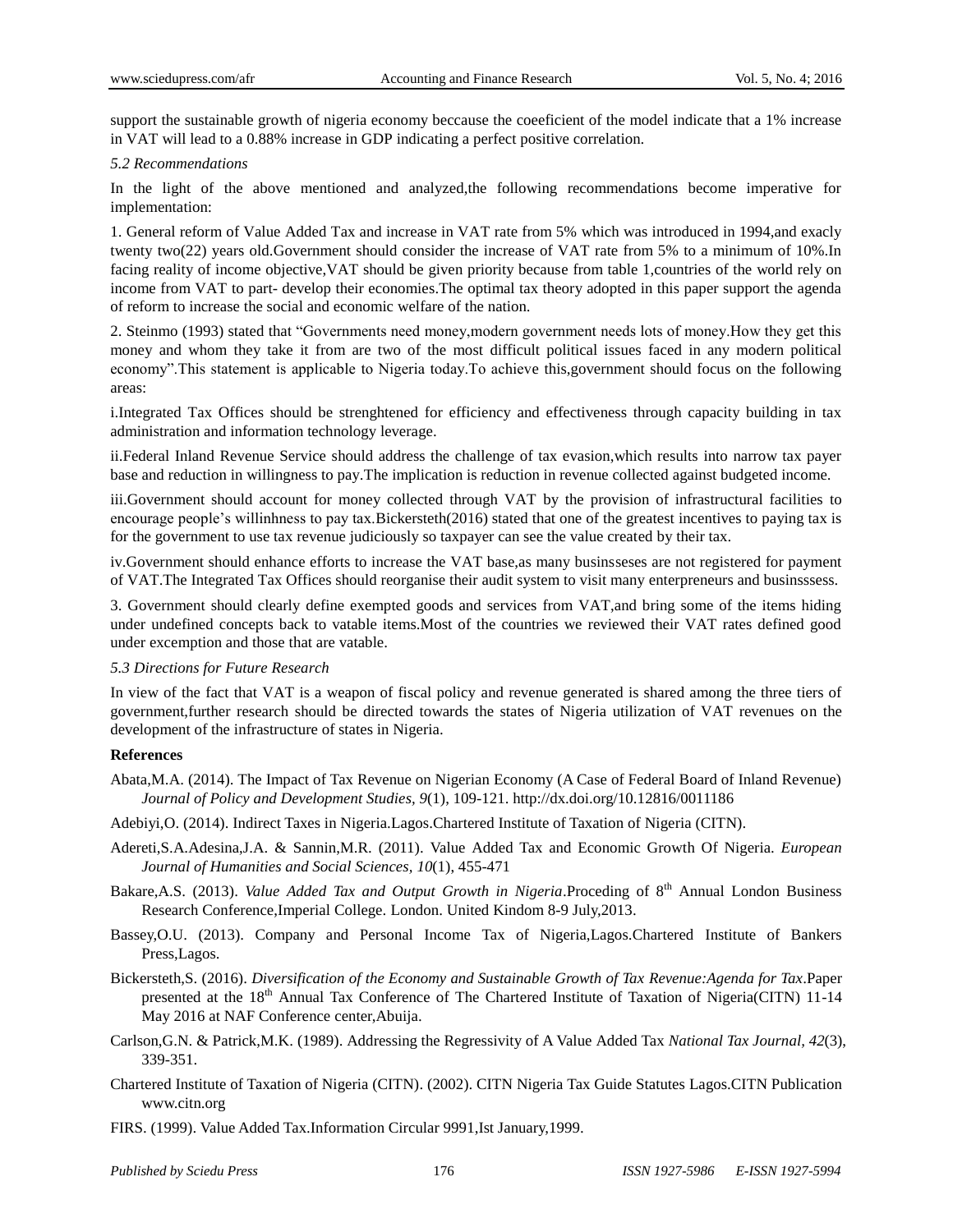Ishola, K.A. (2016). Taxation Principles and Fiscal Policy in Nigeria.Ibadan.Cresthill Publishers Ltd.1st edition.

- Izedonmi,F.I.O & Okunbor,J.A. (2014). The Roles of Value Added Tax in the Economic Growth of Nigeria *British Journal of Economic,Management & Trade,.4(*12), 1999-2007*.*
- Jalata,D.M. (2014). The Role of Value Added Tax on Economic Growth of Ethiopia. *Science, Technology and Arts Research Journal, 3*(1), 1-16. <http://dx.doi.org/10.4314/star.v3i1.26>
- Jalata,D.M. (2014). The Value Added Tax Styles:Which is Adopted by Ethiopia? *Journal of Economic and Sustainable Development, 5*(11), 77-81.
- Mankinv,N.G.,Weinzierl,M. & Dany,Y. (2014). *Optimal Tax Theory*,Harvard University, USA,Cambridge University,UK and Massachusett University USA.
- Mba,O.I.& Peter,N.N. (2015). Tax Reforms in Nigeria:Case for Value Added Tax (VAT). African Research Review. *An International Multidiscilplinary Journal,Ethiopia, 9*(4), 277-287
- Mimiko,N.O.A. (1997). The Global Village-International Economic Relations.ABM Research And Services, Akure-Ondo State.
- Njoku,L.K. (2015). The effect of Value Added Tax on Economic Growth in Kenya. *International Academic Journal of Economic and Finance, 1*(5), 10-30
- Ogbonna,G.N.& Ebimobowei,A. (2012). Impact of Tax Reforms and Economic Growth of Nigeria:A Time Series Analysis*. Current Research Journal of Social Sciences, 4*(1), 62-68
- Okoye,E.I & Gbegi,D.O. (2013). Effective Value Added Tax:An Imperative for Wealth Creation In Nigeria*. Global Journal of Management and Business Research, 13*(1), 90-97.
- Olatunji,O.C. (2013). Value Added Tax and Inflation in Nigeria.*Asian Journal of Humanities and Social Science, 1*(1), 123-135.
- Onaolapo,A.A.,Aworemi,R.J.and Ajala,O.A. (2013). Assessment of Value Added Tax and its Effects on Revenue Generation in Nigeria. *International Journal of Business and Social Sciences,* (4)1, 220-225.
- Omesi,I.& Nzor,N.P. (2015). Tax Reforms in Nigeria:Case for Value Added Tax (VAT) African Research Review-An International Multidisciplinary Journal,EthiopiaVol 9(4):277-287.
- Onwucheleka,J.C. & Aruwa,S.A.A. (2014). Value Added Tax and Economic Growth in Nigeria. *European Journal of Accounting,Auditing and Finance Research, 2*(8), 62-69.
- Riasi,A. & Amiri-Aghale,S.F. (2013). Effects of hypothetical Iranian accession to the world trade organization on Iran flower industry,Consilience. *The journal of Sustainable Development, 10*(1), 99-110.
- Sanni,A. (2012). Current Law and Practice of Value Added Tax in Nigeria*. British Journal of Arts and Social Sciences, 5*(2), 186-201.
- Sanni,A. (2014). Indirect Taxes in Nigeria.Lagos.Chartered Institute of Taxation of Nigeria. CITN.

Steinmo,S. (1993). *Taxation and Democracy:New Haven and London*: United Kindom. Yale University Press.

- Tamunonimim,A.N.& Masa,A. (2012). Appraisal of Tax System in Nigeria (A Case Study Of Value Added Tax). *Research Journal in Organizational Pscchology and Educational Studies, 1*(6), 338-344
- Unegbu,A.O..&Irefini,D. (2011). *Impact of VAT on Economic Deveopment of Emerging Nations .Journal of Economics and International Finance, 3*(8), 492-512.
- United States Agency for International Development-USAID. (2014). *Economic Assistance*. Wikipedia.